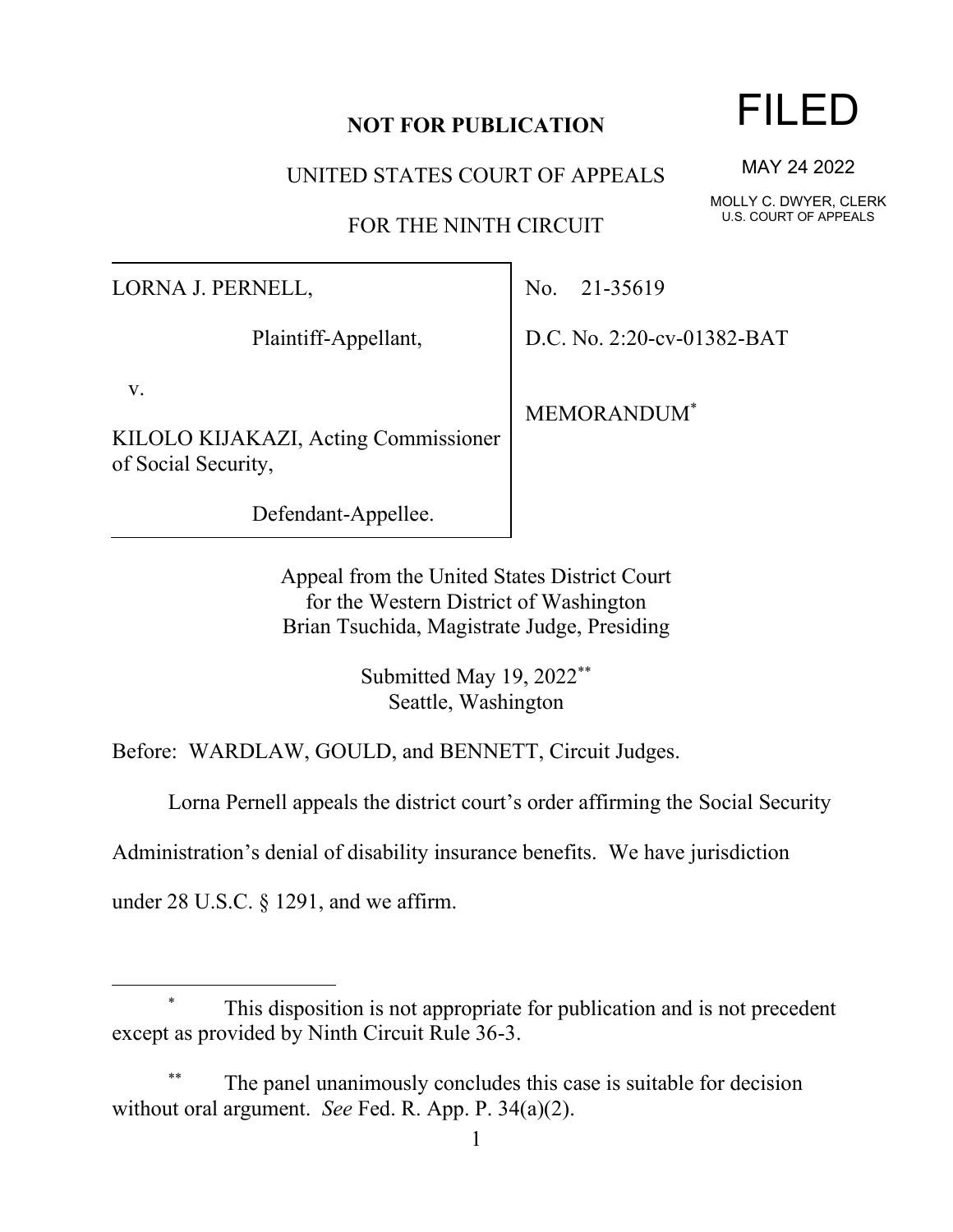1. The Administrative Law Judge (ALJ) did not err by excluding untimely submitted lay witness statements. Under 20 C.F.R. § 404.935(a), claimants must "inform [the ALJ] about or submit any written evidence . . . no later than 5 business days before the date of the scheduled hearing" or "the administrative law judge may decline to consider or obtain the evidence." Pernell does not dispute that the evidence was submitted less than five days before the hearing, but argues that the "five-day rule" violates the ALJ's obligation to fully and fairly develop the record. *See Sims v. Apfel*, 530 U.S. 103, 111 (2000) ("It is the ALJ's duty to investigate the facts and develop the arguments both for and against granting benefits . . . ."). However, the Social Security Commissioner has authority under the Social Security Act to "adopt reasonable and proper rules and regulations to regulate and provide for the nature and extent of the proofs and evidence and the method of taking and furnishing the same." 42 U.S.C. § 405(a). Implementing a deadline for the submission of evidence is a reasonable procedure and is consistent with the ALJ's duty to fully develop the record.

2. At step four, the ALJ did not neglect to fully consider the medical evidence and Pernell's symptom testimony in making the residual functional capacity determination. Substantial evidence supports the ALJ's decision to discount psychologist Dr. Moore's opinion. *See Wood v. Kijakazi*, No. 21-35458, 2022 WL 1195334, at \*\* 1, 6 (9th Cir. Apr. 22, 2022). In particular, the ALJ noted

2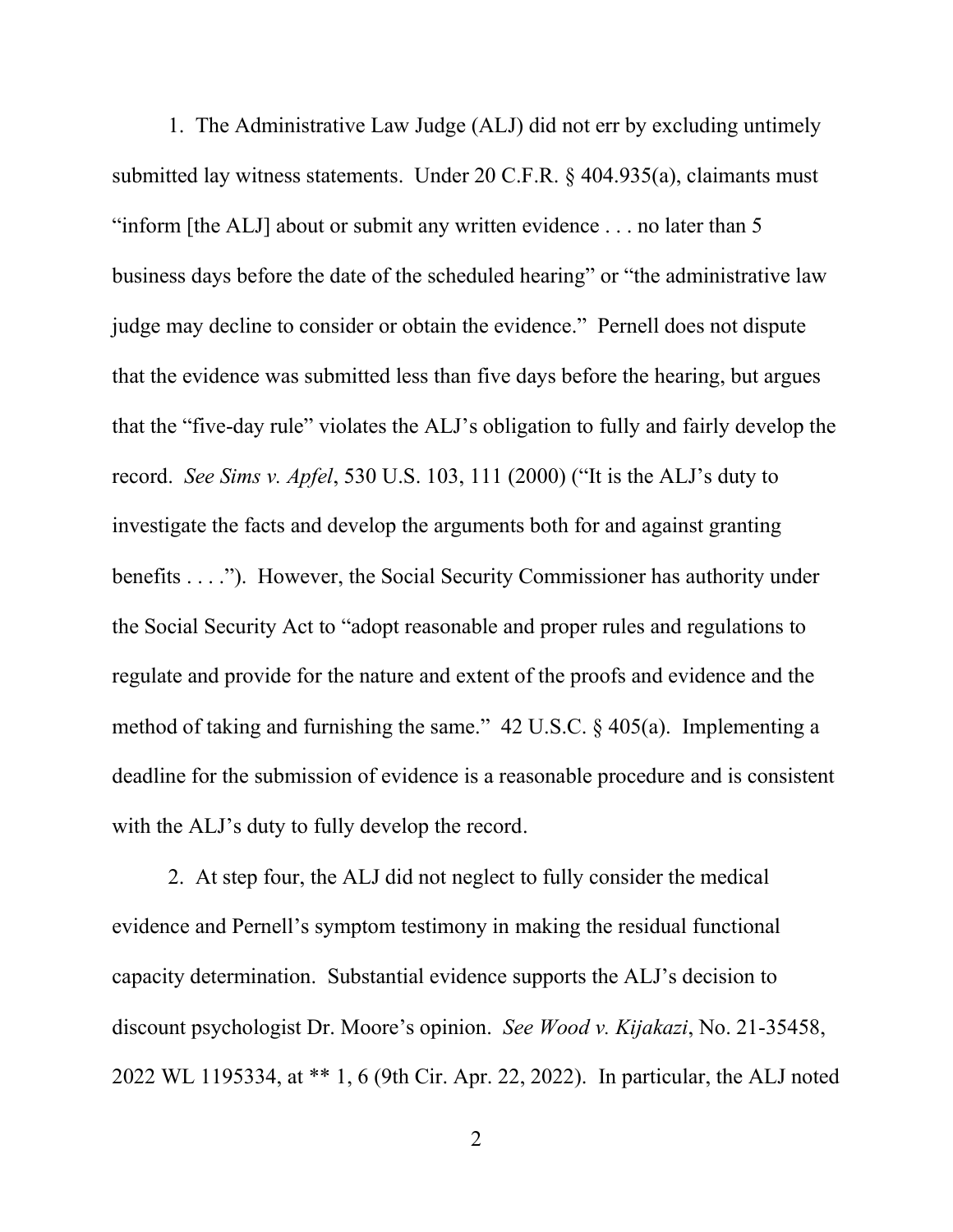that Dr. Moore relied on the outdated DSM-IV framework for his diagnostic profile and failed to assess any functional limitations. *See Ford v. Saul*, 950 F.3d 1141, 1154 (9th Cir. 2020) ("The ALJ need not accept the opinion of any physician, including a treating physician, if that opinion is brief, conclusory, and inadequately supported by clinical findings.") (quoting *Thomas v. Barnhart*, 278 F.3d 947, 957 (9th Cir. 2002)).

Nor did the ALJ fail to fully assess the functional effects of Pernell's fatigue as presented in her medical records. The ALJ relied on multiple opinions from examining and reviewing physicians that recognize and consider her symptoms of fatigue. Although Pernell suffered from fatigue, multiple physicians found that she could still perform a limited range of sedentary work with simple routine tasks.

Finally, the ALJ offered "specific, clear and convincing reasons for" rejecting Pernell's subjective testimony about the severity of her symptoms. *Smith v. Kijakazi*, 14 F.4th 1108, 1112 (9th Cir. 2021) (quoting *Garrison v. Colvin*, 759 F.3d 995, 1014–15 (9th Cir. 2014)). First, the ALJ observed that Pernell's treating physicians wrote in treatment notes that her impairments were generally controlled with medication. Second, the ALJ found that Pernell's activities of daily living were inconsistent with her disability symptom testimony. Third, the ALJ found that Pernell's testimony about her mental health impairment was inconsistent with treatment notes showing that her mental health was stable. Finally, the ALJ noted